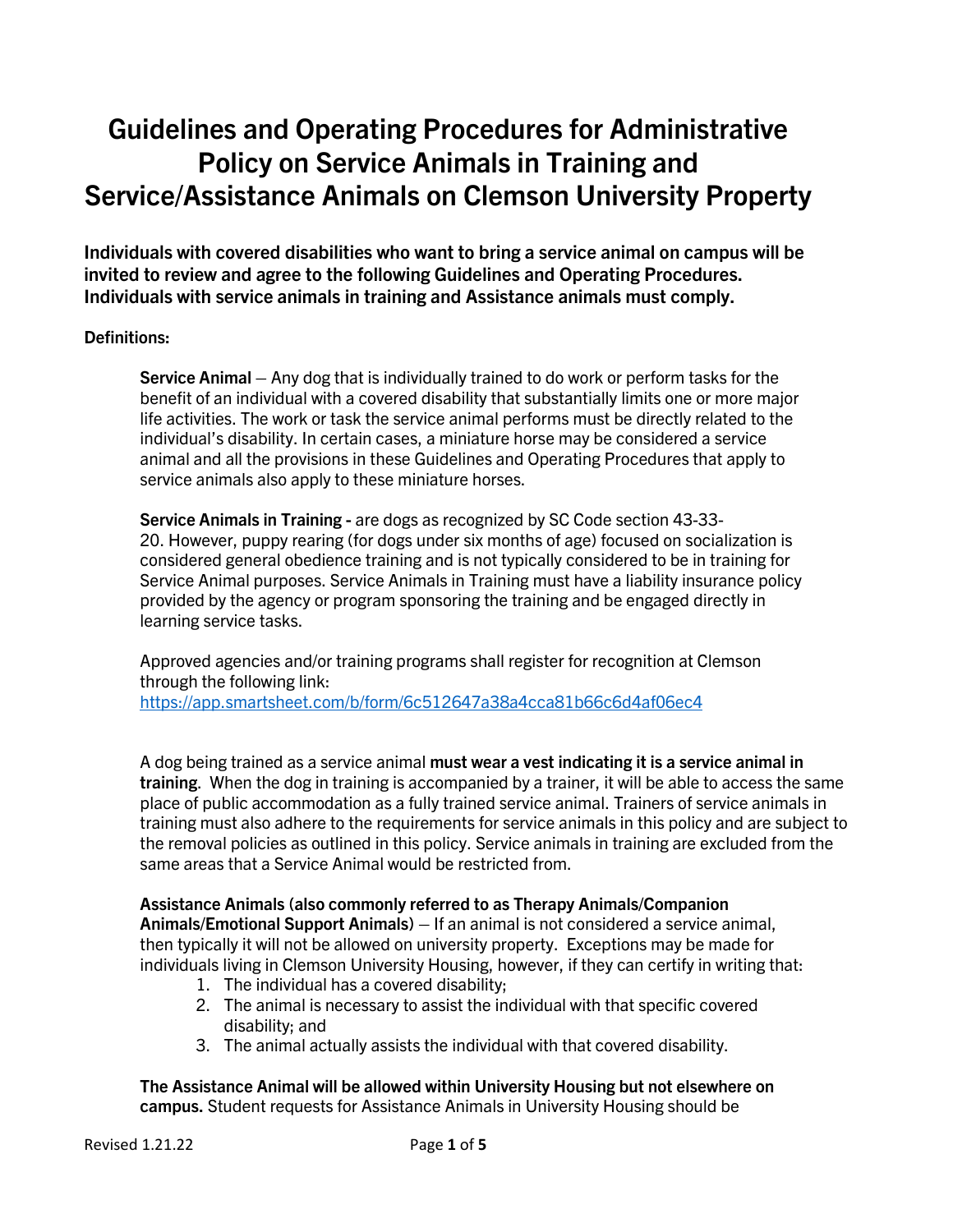submitted to the Student Accessibility Office. All other non-student requests for Assistance Animals in University Housing should be submitted to the Office of Access and Equity. If approved, the "Clemson University Housing Service and Assistance Animal Guidelines" will apply. Students who need an assistance animal should contact Student Accessibility Services at<https://www.clemson.edu/academics/studentaccess/> , 239 Academic Success Center Building, 864-656-6848. All other individuals should contact the Office of Access and Equity at http://www.clemson.edu/campus-life/campus-services/access/, 223 Brackett Hall, 864-656-0620.

## **Process:**

For Service Animals–

Student owners will initiate the implementation of the accommodation by meeting with an Accessibility Specialist at Student Accessibility Services who will review the request to determine if the animal qualifies as a service animal. (Contact information [http://www.clemson.edu/sds/,](http://www.clemson.edu/sds/) 239 Academic Success Center Building, 864-656-6848)

Other owners will initiate the implementation of the accommodation for a service animal by meeting with the ADA Coordinator in the Office of Access and Equity. (Contact information [http://www.clemson.edu/campus-life/campus-services/access/,](http://www.clemson.edu/campus-life/campus-services/access/) 223 Brackett Hall, 864- 656-0620).

Clemson University may ask:

- 1. Is the animal required because of a disability?
- 2. What work or task(s) the animal has been trained to perform?

For Service Animals in Training –

Requests to have a service animal in training on campus should be submitted online (Link: [https://app.smartsheet.com/b/form/6c512647a38a4cca81b66c6d4af06ec4\)](https://app.smartsheet.com/b/form/6c512647a38a4cca81b66c6d4af06ec4). On a semester-by-semester basis.

For Assistance Animals –

Requests for Assistance Animals in University Housing should be submitted to Student Accessibility Services Office. All other non-student requests for Assistance Animals in University Housing should be submitted to the Office of Access and Equity. If approved, the Clemson University Housing "Service and Assistance Animal Guidelines" will apply. For additional information about in-community requirements contact University Housing and Dining. Contact information - [http://housing.clemson.edu/contact-us/,](http://housing.clemson.edu/contact-us/) 100 Mell Hall, 864- 656-2295.

Clemson University may ask individuals who have disabilities that are not readily apparent or known to the University to submit reliable documentation of a disability and their disability-related need for an Assistance Animal. If the disability is readily apparent or known but the disability-related need for the Assistance Animal is not, the University may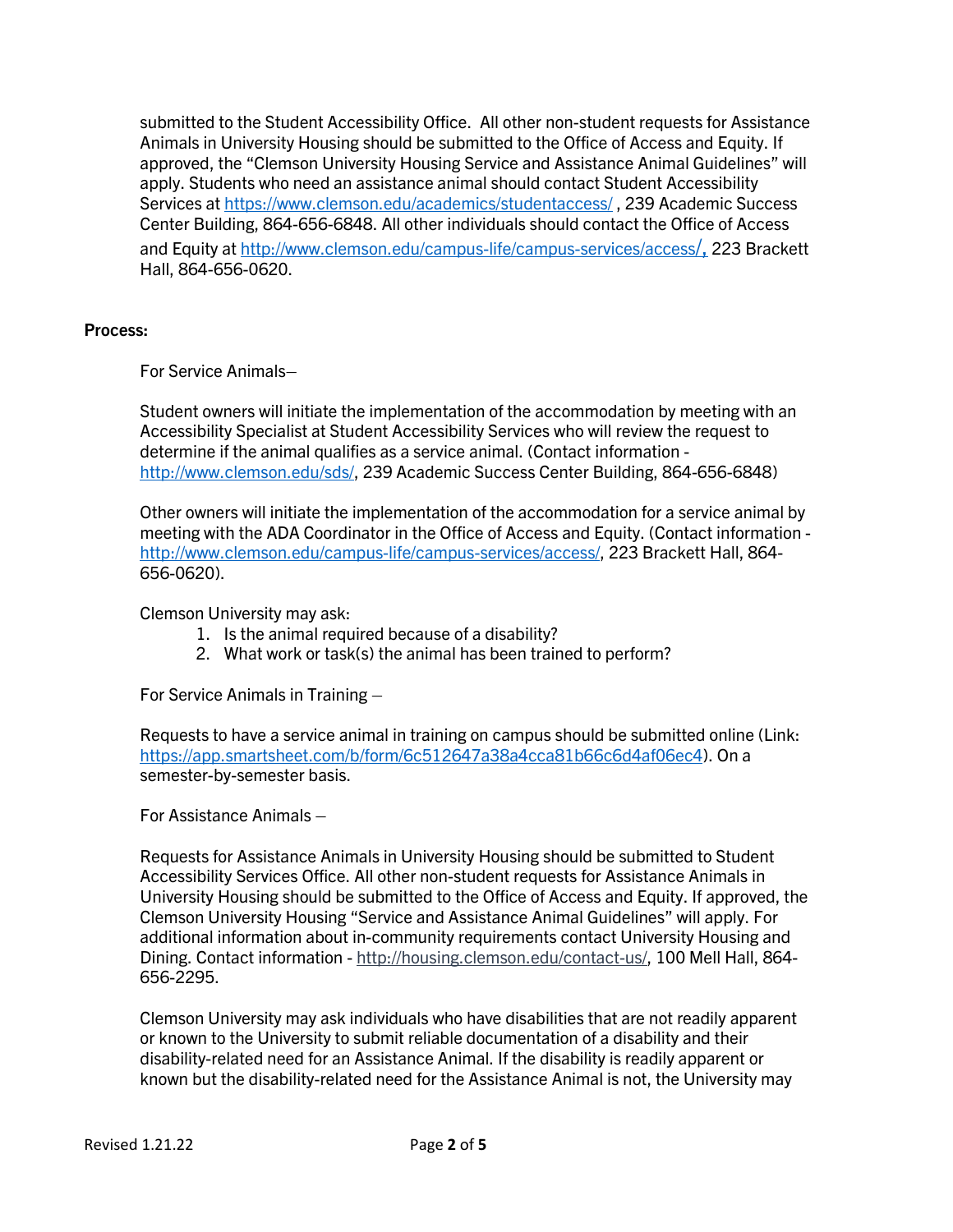ask the individual to provide documentation of the disability-related need for the Assistance Animal.

# **Responsibilities of Individuals Using Service/Assistance Animals and Service Animals in Training:**

- Service Animals must meet all federal, state, and local regulations related to having a service animal in a public place.
- Service animals and service animals in training may wear a collar/tag that identifies the animal's owner and an emergency number where the owner may be reached in the event of an emergency or in case the owner and the animal get separated while on campus. Clemson strongly encourages this practice and offers a voluntary registry for service animals on campus and will provide a special identification tag for those animals that have been voluntarily registered. For more information about service animal registration program, students should contact the Office of Academic Affairs and Provost, [academicaffairs@clemson.edu.](mailto:academicaffairs@clemson.edu) All others should contact the Office of Access and Equity, 864-656-0620
- The care and supervision of any animal is the responsibility of the student, employee, or visitor (referred to as the owner) using the animal's services, which includes toileting, feeding, grooming, and veterinary care. Routine maintenance of the animal is expected and includes flea and tick prevention, heartworm prevention, de-worming, and annual examinations and current vaccinations.
- Dogs must be vaccinated against rabies and wear a current rabies tag in accordance with City of Clemson ordinances section 4-22 and 4-23.
- Service animals and service animals in training must be housebroken. The owner is expected to clean up after the animal and dispose of the waste appropriately. If the owner is not capable of cleaning up the animal's waste, he/she must make arrangements to have the waste collected promptly and disposed of appropriately. If the animal is not housebroken, it may be excluded or removed from the premises.
- A service animal or service animal in training must be harnessed, leashed, or tethered while in public places unless these devices interfere with a service animal's work or the person's disability prevents use of these devices. In those cases, the person must use voice, signal, or other effective means to maintain control of the animal. Service animals in training must wear vests that display they are being trained.
- The owner must effectively control the animal at all times. The animal cannot pose a direct threat to the health or safety of others. If the owner cannot effectively control the animal or if the animal poses a direct threat to the health or safety of others, the animal may be excluded or removed from the premises.
- The owner is responsible for the cost to repair any damage done to real or personal property by the owner or the animal.
- Owners of service animals and service animals in training should ensure that the animal does not:
	- Sniff people, restaurant tables, or the personal belongings of others;
	- Display any behaviors or noises that are disruptive to others, unless part of the service being provided to the owner;
	- Display aggressive behavior to others;
	- Block an aisle or passageway unless part of the service being provided to the owner, and;
	- Sit/recline on University furniture.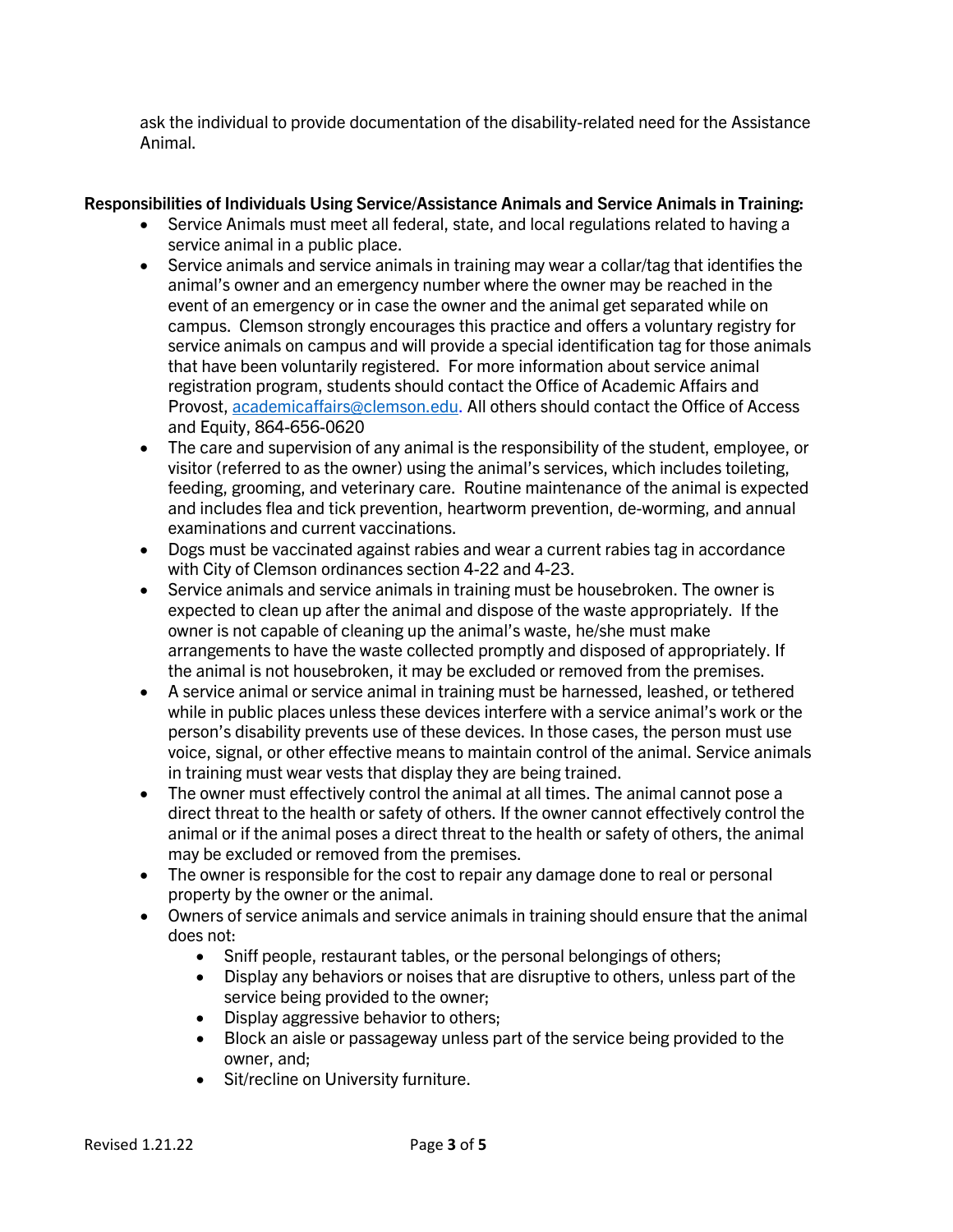## **Exclusion of an Animal:**

A service or assistance animal, or a service animal in training may be excluded from campus if its presence:

- Would cause disease concerns and damage from not being housebroken.
- Would cause substantial physical damage to the property of others.
- Would pose an undue financial and administrative burden on the University.
- Would conflict with legitimate safety requirements.
- Would result in a fundamental alteration of the University's program(s).

#### **Objections from Others:**

If another individual on campus has a legitimate basis for objecting to the presence of an animal in any campus facility (e.g. allergies, psychological problems with animals, etc.), students should contact the Office of Academic Affairs and Provost,

[academicaffairs@clemson.edu.](mailto:academicaffairs@clemson.edu) Non-students should contact the Office of Access and Equity, 864-656-0620. The University will consider all facts surrounding the situation and balance the needs of all parties involved in an effort to resolve the issue.

#### **Restricted Areas on Campus:**

- 1. The University may prohibit the use of service animals or service animals in training in certain locations due to health or safety restrictions, potential danger to the animals, or where the use of service animals may compromise the integrity of certain activities. Such restricted locations might include, but are not limited to:
	- Non-communal or self-serve food preparation areas.
	- Research areas, academic, research and service laboratories, farms.
	- Mechanical rooms, custodial closets.
	- Wood/metal/machine shops.
	- Classrooms or housing areas with research or demonstration animals.
	- Areas where protective clothing is necessary.
	- Other areas where the animal's presence may constitute a danger or a fundamental alteration of the program or activity conducted in the area.
- 2. Access to restricted areas may be granted on a case-by-case basis. For more information, students should contact the Office of Academic Affairs and Provost, [academicaffairs@clemson.edu.](mailto:academicaffairs@clemson.edu) All others should contact the Office of Access and Equity, 864-656-0620. Consultation with appropriate department, laboratory, or farm representative and the University Veterinarian is also appropriate in these situations.

#### **Removal of Animals:**

The University has the right to remove an animal from its grounds or facilities if the owner cannot effectively control the animal, the animal is not housebroken, the animal poses a direct threat to the health or safety of others, or the animal causes a fundamental alteration in the University's services, programs, or activities. If such behavior or condition persists, the owner may be directed not to bring the animal on university grounds and facilities until the problem is rectified.

#### **Visitors:**

Specific questions related to the use of service animals on the Clemson campus can be directed to the ADA Coordinator in the Office of Access and Equity at 864-656-0620. Visitors are individuals not employed or studying at Clemson University.